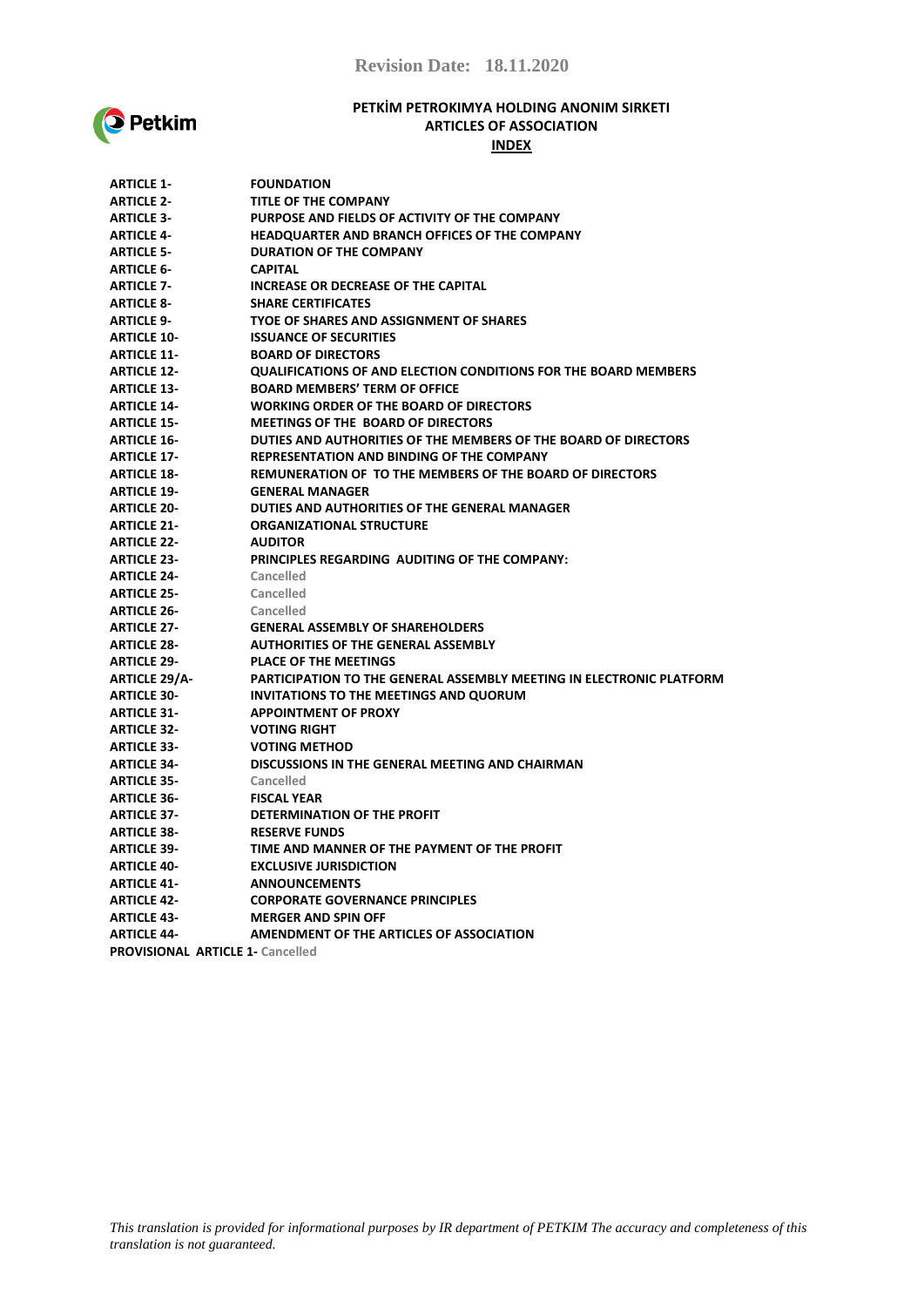

## **PETKIM PETROKIMYA HOLDING A.S. ARTICLES OF ASSOCIATION**

## **FOUNDATION:**

**Article 1-** Upon the 87/12184 numbered privatization decision of Board of Ministers regarding Petkim Petrokimya Anonim Sirketi, which is published on 30.10.1987 dated and 19619 numbered Official Gazette, based on 13/1 article of 3291 numbered Law, a joint stock company has been founded by the founders whose names, nationalities and domiciles are given below:

1- Republic of Turkey Prime Ministry Privatization Board Directorate (Republic of Turkey) – ANKARA

2- Military Personnel Assistance and Pension Fund (Republic of Turkey) – ANKARA

## **TITLE OF THE COMPANY:**

**Article 2-** Title of the company is PETKIM PETROKIMYA HOLDING ANONIM SIRKETI.

## **PURPOSE AND FIELDS OF ACTIVITY OF THE COMPANY:**

**Article 3-** The principal purpose and the fields of activity of the Company are as follows;

a) To establish and to operate factories, plants either at home or abroad in relation to the petrochemistry,

chemistry and such other industrial sectors,

b) To process and to treat the raw materials and supplementary/auxiliary substances, materials and chemicals necessary for the production of petrochemicals, chemicals and such other

materials/substances by procuring such materials/substances either from home or abroad, to produce such materials/substances, and to carry out and to perform the domestic and international trading thereof,

c) To pack any products, which may be obtained and derived at any stage of the production activities, and to establish packing and packaging industrial plants for such purpose, to recycle and/or to sell any wastes, byproducts and the materials of various qualities, and to establish and to operate plants and facilities for the disposal of the waste materials and hazardous wastes which cannot be recycled, and to offer disposal services to any third persons, and to sell any and all kinds of scraps,

ç) To establish and to operate new enterprises, which provide the manufacturing and the production of all of the materials and substances listed above, and to establish and to operate the marine and road organizations in relation thereto, to expand the already established enterprises, and to purchase and to operate the already established enterprises in part or in whole,

d) To commit undertakings for the establishment and operation of the plants and facilities at home and abroad in relation to its scope of activity, and to enter into and to execute cooperation and partnership agreements with domestic and international legal and real persons in relation its own scope of activity, to participate in the already established companies, or to incorporate new companies,

e) To establish warehouses and sales points and regional organizations either at home or abroad, and to open up branches and liaison offices, and to be engaged in procuring activities, and to participate in the companies which will be engaged in such activities, and to carry out and to perform the wholesale or retail sales and the exportation of its own finished products and products as well as the finished products and products which it imports or purchases,

f) To be engaged with the activities which are fundamental to the manufacturing and production of the equipment to be used for the maintenance and repair, and the investments for sustainment, perfection, refurbishment of the enterprises, and for new business investments, and to establish any necessary enterprises for such purposes, and to increase the capacity of the machinery, and to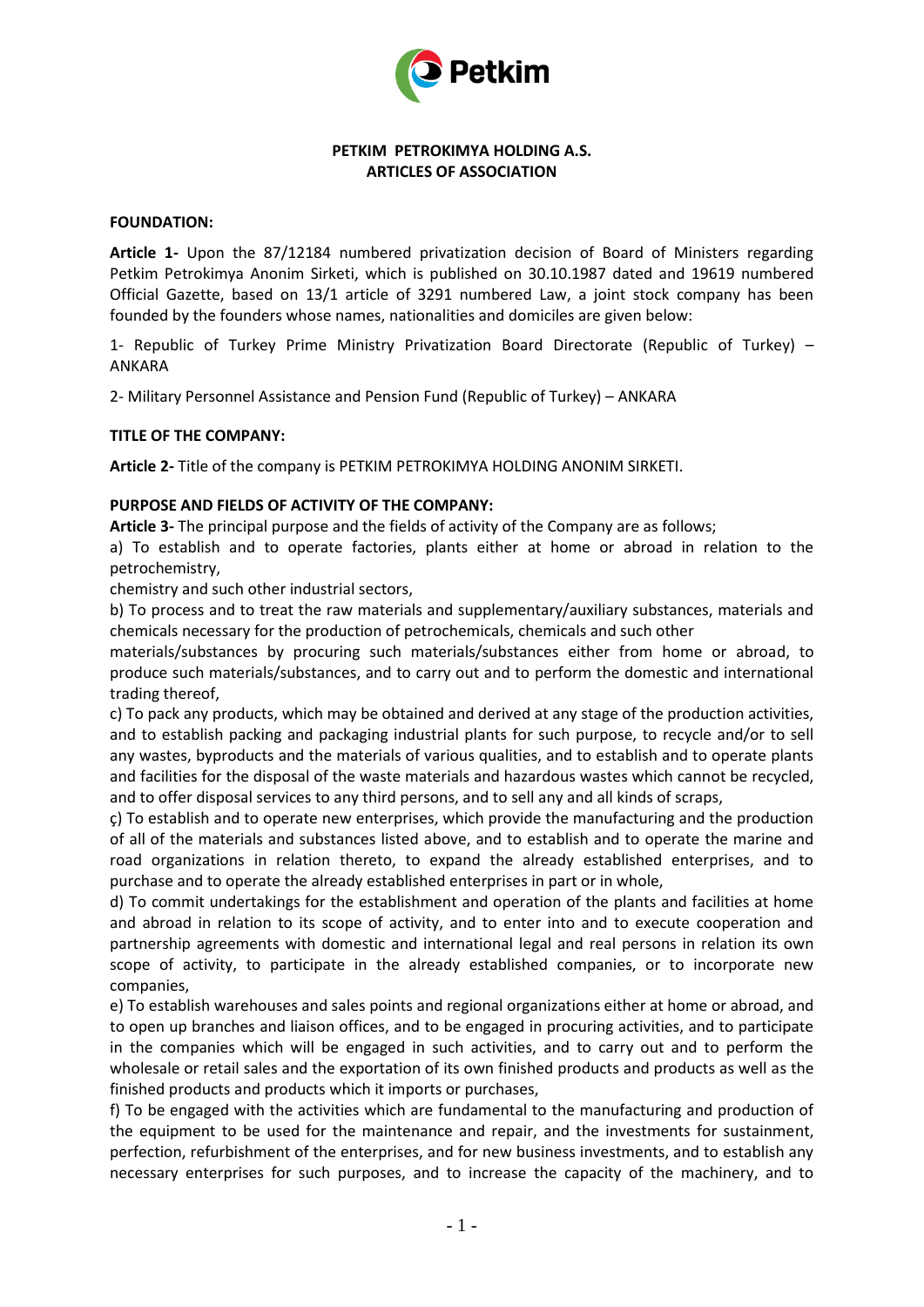

recover any surplus capacity thereof, and to generate the energy needed by the enterprises, when required,

g) To enter into and to execute any agreements for patents, brands, licenses, know-how, procurement and supply, engineering, building & construction and assembly, and such other similar agreements with the domestic and the international firms,

ğ) To carry out and to perform training, research and development activities and operations within the fields falling into its scope of activity, and to have such activities and operations be carried out and performed, and to offer laboratory analysis services for any third persons and organizations,

h) To have shipping and transportation services be carried out and performed, and to carry and to perform shipping and transportation services at particular cases and when required,

ı) In order to meet its need in relation to its scope of activity, to acquire movable and immovable properties, to establish and to revoke real rights on its own or on the immovable properties of others, when required, to dispose, to lease, to lease out any movable properties or real estate, and to establish any usufruct rights and servitudes, encumbrances on real estate, and such other rights either for its favor or against its own, and to sell any immovable and movable properties when required,

i) Provided that the requisite explanations and statements to be sought by the Capital Markets Board within the scope of any extraordinary circumstances are submitted, to give bails, to warrant guarantees, mortgages and pledge for the favor of the liabilities/debts of its own or of the companies to which it subscribes, and to receive any bails, guarantees, mortgages and pledges, and to release and to amend the same in order to obtain its receivables,

The principles set forth within the frame of the Capital Markets regulation shall be adhered to, when the Company grants guarantees, sureties, warrants or establishes right of mortgage including encumbrance on its behalf and in favor of 3rd parties.

j) In relation to the trading, which is carried out and performed by way of import and export, at the relevant branch of industry, to maintain and handle relations with any and all sectors concerning such industry, to participate in the branches of industry, engineering and consultancy, and to participate in the bids and tenders, and to commit any undertaking thereto,

k) To carry out and to offer engineering services either at home or abroad in relation to the businesses which are within its scope of activity,

l) In order to accomplish its purpose, to borrow from any resources either domestic or international,

m) Establishing partnerships on its subject and acquiring and/or merging with those established, participating in those which shall be established, reserving Capital Market Legislation and provided that these are not in the nature of an investment service or activity (provision 21/1 of the Capital Market Law is reserved),

n) In accordance with the Law 6446 on the Electricity Market, and the related legislation thereto, to establish, operate, acquire and lease power plants to generate electricity and heat/thermal energy, to sell the generated electricity and heat/thermal energy and/or the capacity to other legal persons holding the requisite licenses or to the eligible consumers as per the mentioned and to carry out and to perform the activities in relation to the obtainment of any and all kinds of equipment and fuel in relation to the electricity power/generating plant,

o) To carry out and to perform the activities in relation to the importation or purchase from domestic resources, of natural gas on wholesale and retail basis, utilization, storage of natural gas imported and purchased, in accordance with the legislation thereto,

ö) To carry out and to perform pilotage, trailer and mooring activities, to operate ports, cruise ports, passenger terminals, seaports, docks, harbors, berths, liquid fuel/liquefied petroleum pipeline and buoy systems, and such other similar onshore facilities/plants, and to be involved in port management activities, to offer port, agency, provision, bunkering services, and to provide that such services are offered by 3rd parties either by way of leasing or such other methods when required, and to purchase, to have built and to lease, to sell the necessary vessels/naval platforms, and to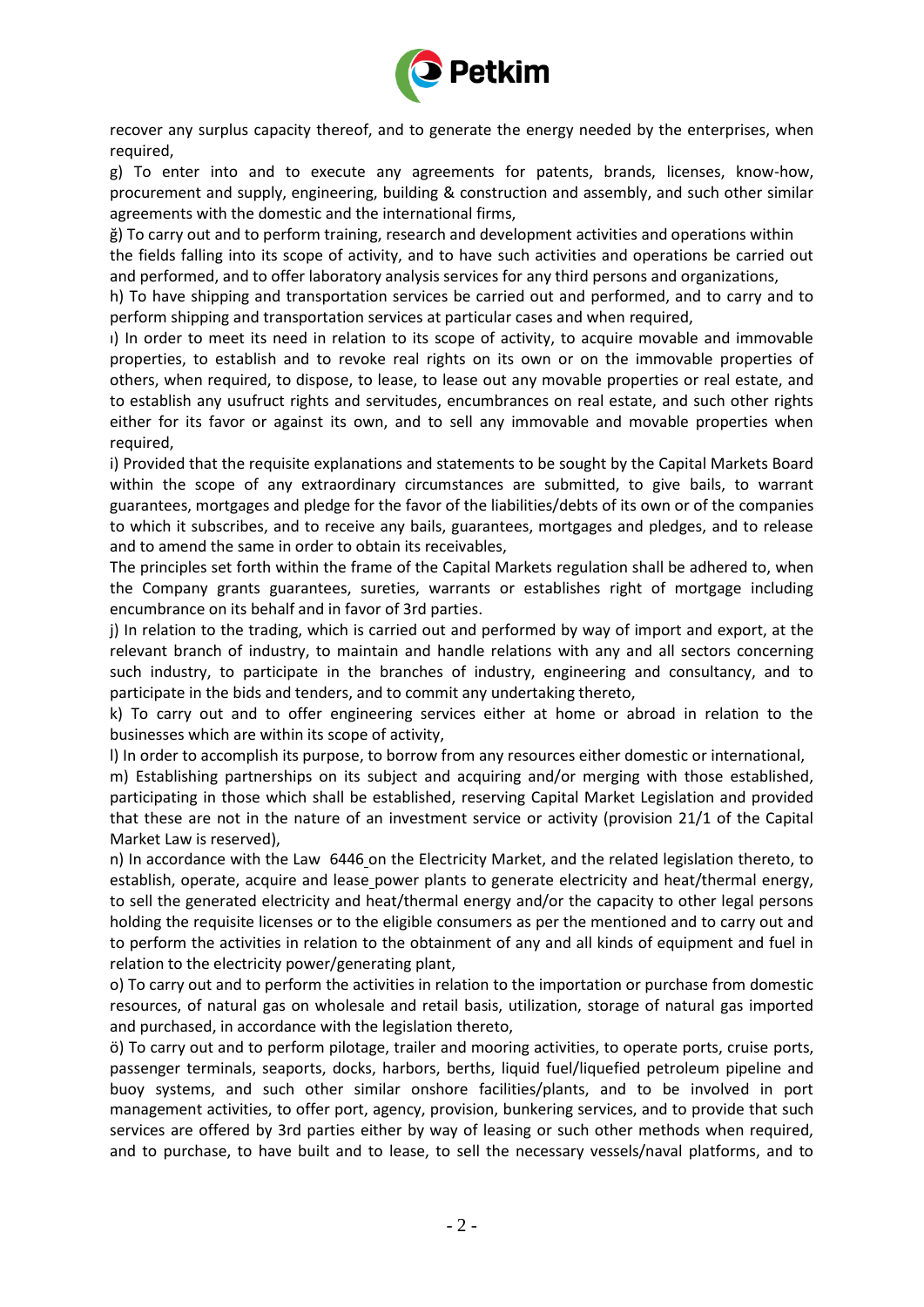

establish either domestic or international partnerships in relation thereto, to operate warehouses, and to offer warehousing services,

p) To support and to donate to the foundations, associations, educational institutions, which have been established for social purposes, and to such other persons, institutions and organizations in accordance with the principles prescribed by the Capital Markets Board. The upper limit for the donations shall be determined by the General Assembly and any donation exceeding this limit may not be made.

The grant, by the Company, of any aid or donation mentioned within the paragraph (p) of the Article 3 of the Articles of Association of the Company, requires prior approval of the Board of Directors of the Company. The donations are made upon making the related special case explanations. Donations made within the year are submitted for the information of the partners in the general assembly and added to the distributable profit base.

# **HEADQUARTERS AND BRANCH OFFICES OF THE COMPANY:**

**Article 4-** The headquarters of the company is located in the province of IZMIR, district of Aliağa. The address is P.K.12 Aliağa-İZMİR. In the event that the Company undergoes a change of address, the new address shall be registered to the Trade Registry, and published in the Turkish Trade Registry Gazette and this issue shall be notified to the Ministry of Customs and Trade and the Capital Markets Board. The company may open branches, agencies, offices and representative bureaus both inland or at abroad in cases where the company activities require so and with the decision of Board of Directors in accordance with relevant law.

Notification made to the registered and announced address is deemed to be made to the Company. For a Company which moved from its registered and announced address but has not registered its new address within due time, this situation constitute a reason for termination.

## **DURATION OF THE COMPANY:**

**Article 5-** The Company has been founded for an indefinite time.

## **CAPITAL:**

**Article 6-** The Company has adopted the registered capital system in conformity with the provisions of the Capital Market Law with number 2499 and has passed to this system as per the permission of the Capital Markets Board dated 07.12.1998 and with number 11838.

The upper limit permit issued by the Capital Markets Board for registered capital is valid for the years between 2018-2022 (5 years). Even if the upper limit permit given is not reached by the end of year 2022, in order for the Board of Directors to be able to adopt a resolution for capital increase after 2022, it is mandatory that an authorization is given in the General Meeting for the upper limit permitted before or a new upper limit by means of getting a permit from the Capital Market Board. If the aforementioned authorization is not taken, capital increase cannot be made with the decision of the Board of Directors.

## a) Registered Capital:

 The Registered capital of the company is 4.000.000.000.- ( four billion) Turkish Liras. This capital has been divided into 400.000.000.000 (four hundred billion) shares each having a nominal value of 1.- (One) Kurush.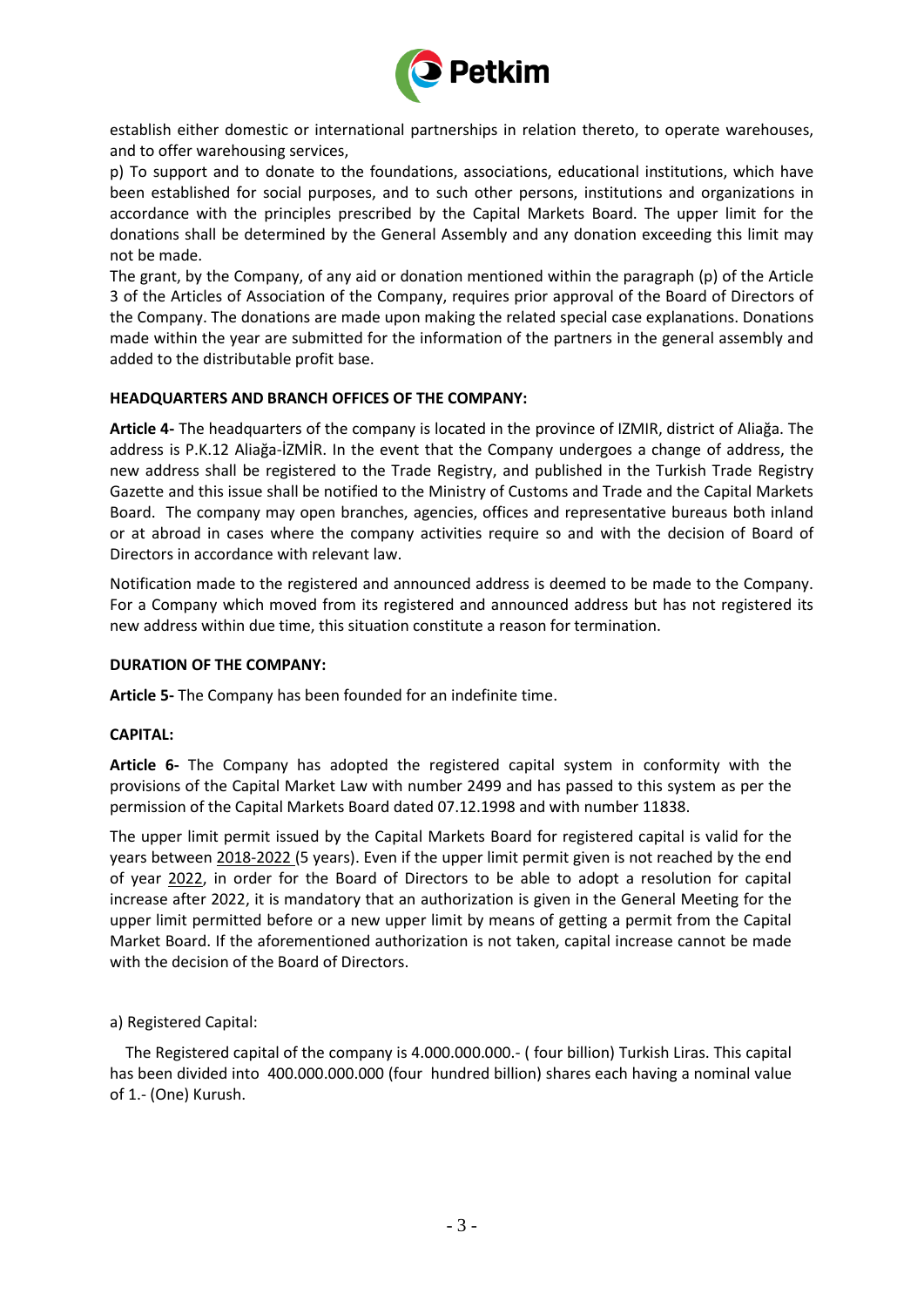

b) Issued Capital:

The issued capital of the company is 2.534.400.000.- (two billion five hundred thirty four million four hundred) Turkish Liras, divided into 253.440.000.000 ( two hundred fifty three billion four hundred forty million**)** shares, each having a nominal value of 1.- (One) Kurush. All the capital has been paid in.

c) The Board of Directors shall be authorized to increase the issued capital for years 2018 – 2022 when it deems appropriate, on condition that the provisions of the Capital Market Law are adhered to and that such increase is within the upper limit for registered capital.

The shares constituting the capital will be followed up within the framework of the shares representing capital.

# **INCREASE OR DECREASE OF THE CAPITAL:**

**Article 7-** When deemed necessary, the capital of the Company can be increased or decreased within the framework of Turkish Commercial Code and the Capital Markets Law. The shareholders shall have legal preemption rights on the capital to be increased by means of issuance of new shares. The principles and procedures for use of preemption rights and the value of issuance of the shares to be given to shareholders will be determined by the Board of Directors and announced in the manner written in the articles of association .

However, the C group share will not participate in these increases and continue its existence as 1 (one) share.

# **SHARE CERTIFICATES:**

**Article 8-** The shares of the company have been divided into two groups as A and C Groups and they have been distributed to the shareholders pro rata to their shareholdings as shown herein below:

| <b>Share</b><br><b>Group</b> | Name Of<br>Shareholder                 | <b>Share Type</b> | <b>Amount of Shares</b> | <b>Value of the Shares</b><br>(TL) |
|------------------------------|----------------------------------------|-------------------|-------------------------|------------------------------------|
| $\mathbf{A}$                 | <b>Socar Turkey</b><br>Petrokimya A.Ş. | Registered        | 129.254.400.000,43      | 1,292,544,000,00                   |
| A                            | Other                                  | Registered        | 124.185.599.998,57      | 1.241.855.999,99                   |
| $\mathsf{C}$                 | Privatization<br>Administration        | Registered        | 1                       | 0,01                               |
| <b>Total</b>                 |                                        |                   | 253.440.000.000,00      | 2.534.400.000,00                   |

C group share belongs to Privatization Administration. The privileges granted to C group share by the Articles of Association shall continue to be valid as long as Privatization Administration owns the C group share. With the conversion of the C group share into A group, the "right to nominate member for the Board of Directors" granted to C group as per Article 11 of the Articles of Association shall cease to exist.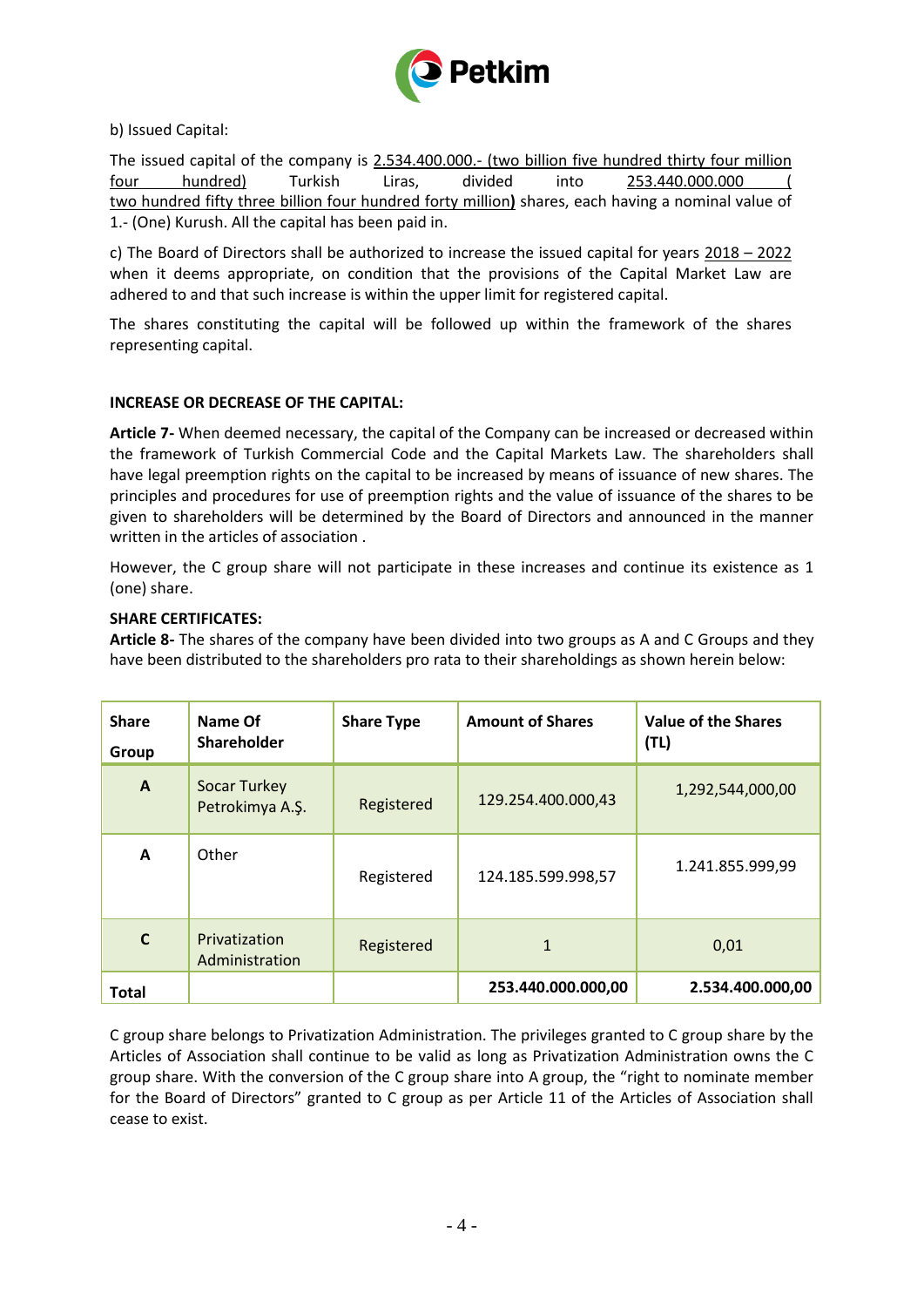

In case it is decided to abolish the rights granted to C group share as per the last paragraph of Article 15, such share shall transform into A group share. In this case, C group's right to nominate a candidate for Board of Directors shall cease to exist.

## **TYPE OF SHARES AND ASSIGNMENT OF SHARES:**

**Article 9-** Company's shares are registered. The Company cannot issue bearer shares other than publicly traded shares.

Except publicly traded shares, validity of assignment of registered shares shall be subject to the approval of the Board of Directors. In order for the Board of Directors to approve the assignment of shares, it is mandatory that the member of the Board of Directors appointed in representing the C group share casts a positive vote.

The C group share can be assigned to another Turkish Public Institution as per the authorities granted to the Directorate of the Privatization Institution by the Law with number 4046. In that case, assignment will be registered to the company share book at once without need for any resolution of the Board of Directors.

Until the Company obtains production license from Energy Market Regulatory Authority, the Company cannot make transactions leading to direct/indirect change of shareholding structure of the Company or transfer shares other than inheritance and bankruptcy and the exceptions stated in Article 57 of the License Regulation. These provisions do not apply to the publicly traded shares.

Following the obtainment of production license, it is mandatory to obtain prior approval of the Energy Market Regulatory Authority for direct/indirect share transfers that represent 5% or more of the share capital of the company or the transactions that lead to change in the shareholding structure of the Company. These provisions do not apply to the publicly traded shares.

Provisions of Capital Markets legislation are reserved.

## **ISSUANCE OF SECURITIES:**

**Article 10-** The Company may issue bonds, commercial papers, participation dividend certificates, debenture bonds, certificates of profit and loss partnership and all securities to be accepted by the Board of Capital Market to be sold to real and legal persons both inland and at abroad in accordance with the provisions of the Turkish Commercial Law, the Capital Market Law and other current laws and legislation in force.

Securities within the scope of this Article may be issued by the resolution of the Board of Directors pursuant to the current legislation pertaining to the Decision of Board of Directors.

## **BOARD OF DIRECTORS:**

**Article 11-** The management and representation of the Company will be under responsibility of the Board of Directors. The Board of Directors will be authorized to carry out all duties except for the duties assigned specifically for the General Meeting. The Board of Directors shall comprise of 9 (nine) members to be appointed in the General Meeting. When appointing the members of the Board of Directors during the General Meeting, it is mandatory that 1 (one) candidate to be nominated by the C group shareholder are appointed.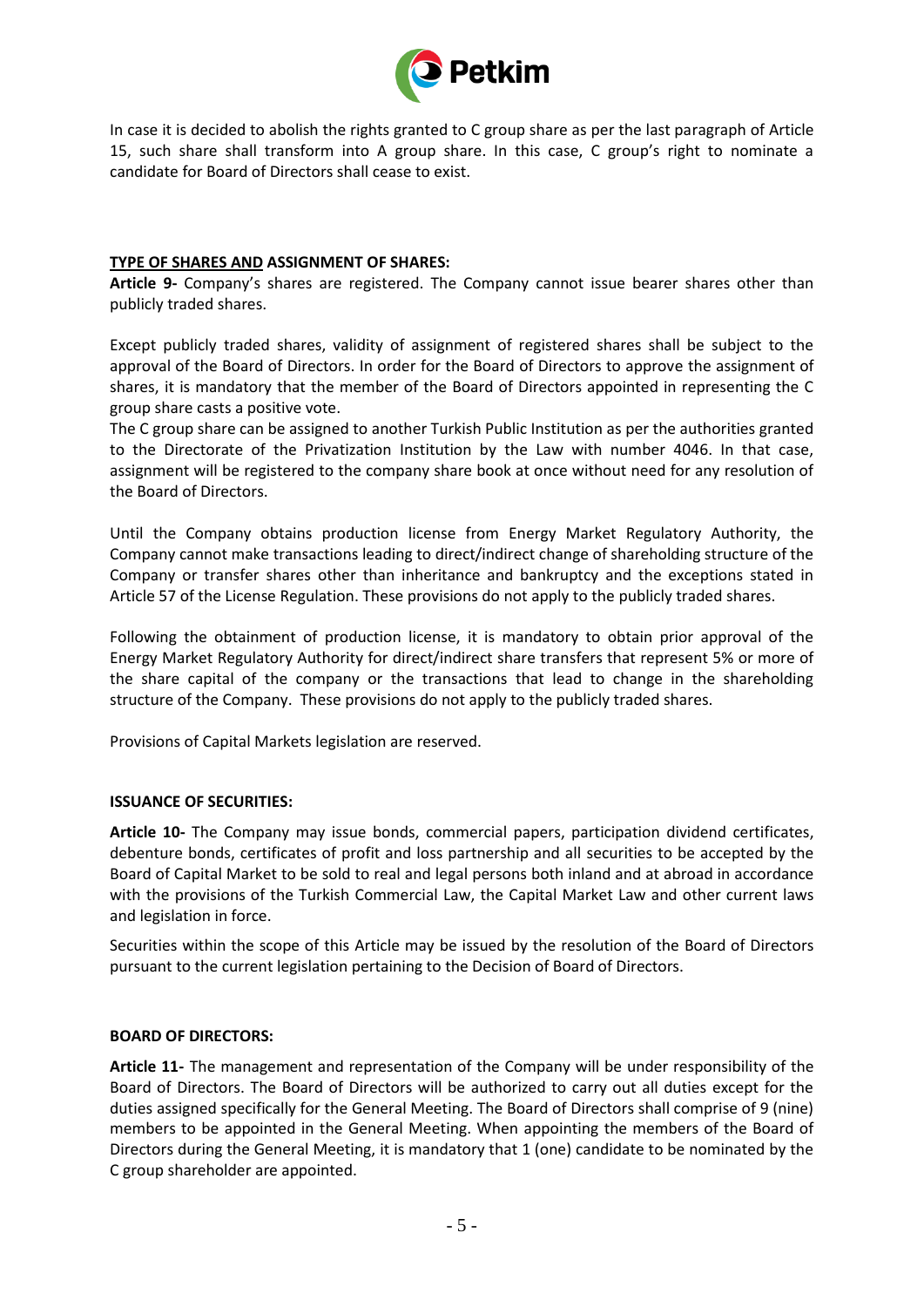

The numbers and characteristics of the independent members of the Board of Directors that will be appointed to the Board of Directors shall be determined according to the regulations of the Capital Markets Board about corporate governance. Independent members of the board of directors will be appointed in accordance with the procedures and principles set forth in these articles of association and the regulations of the Capital Market Board about corporate management.

In the event that a vacancy occurs in membership to the Board of Directors as a consequence of a death, resignation or cancellation of membership, the position will be filled in as per the election to be made by the Board of Directors as per article 363 of Turkish Commercial Code. The member of the Board of Directors to be appointed shall be submitted for approval in the first General Meeting. In the event that membership of the person is approved in the General Meeting, such person shall complete the duty term of the member that he is replacing. In the event of a vacancy in membership of a member of the Board of Directors appointed by the C group shareholder, appointment shall be made from among candidates to be nominated by C group shareholder.

In the event that a vacancy occurs in the independent membership to the Board of Directors, the regulations of the Capital Markets Board about corporate governance shall apply.

Positions and working principles of the committees to be formed under the Board of Directors shall be determined by the corporate governance regulations of the Turkish Commercial Code, Capital Market Law and Capital Market Board and the related legislation provisions.

# **QUALIFICATIONS OF AND ELECTION CONDITIONS FOR THE BOARD MEMBERS:**

**Article 12-** Members of the Board of Directors shall be elected from among real persons, who are fully competent, preferably university graduate, who have technical knowledge and/or general financial and legal knowledge and managerial experience in the fields of activity in which the Company is engaged, who have not been placed under interdiction and have not been sentenced to disgraceful offenses and who have the opportunity and determination to participate in all meetings of the board of directors. Independent Board Members shall be elected from among the persons bearing the qualifications required as per the regulations of the Capital Markets Board in relation to corporate governance. The persons, who do not bear some of those qualifications, may be elected as independent board members in accordance with the principles and the procedures prescribed by the Capital Markets Legislation in the event that the referred legislation allows such election.

If a legal entity is appointed as a member of the Board of Directors, only one real person determined by the legal entity and acting on behalf of the legal entity will be registered and announced; furthermore, registry and announcement will also be announced on the Website of the Company. Only this registered person can participate in meetings and cast votes on behalf of the legal entity. It is mandatory that the person to be registered on behalf of the legal entity is fully competent

The members of the board of directors, the shareholders holding the managerial control of the Company, senior executives and the spouses and the kinsmen and the relatives by marriage up to second degree of such persons shall be subject to Turkish Commercial Code and the regulations of the Capital Markets Board in relation to corporate governance, for entering into any business with or entering into competition with the Company or the affiliates thereof.

Members of the Board of Directors may not be present in the discussions about matters for which there is a conflict of interest between themselves or their spouses or blood relatives or relatives by marriage and the Company. In the event that such matters are to be discussed, they will be obliged to inform the Board of Directors about the matters and have the matter recorded in the minutes of the meeting.

# **BOARD MEMBERS' TERM OF OFFICE:**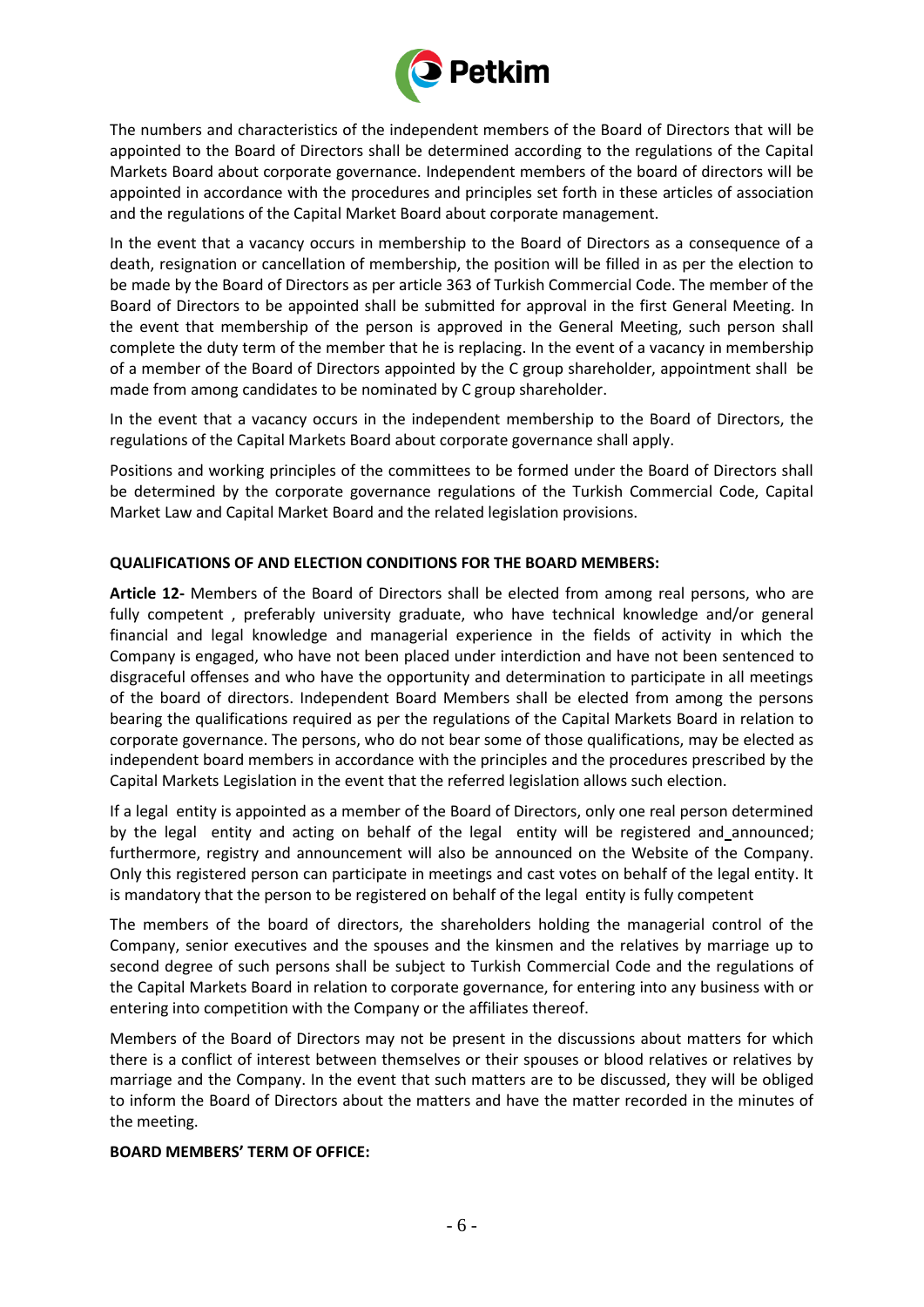

**Article 13-** The members of the Board of Directors shall be elected for a maximum term of office of 3 (three) years. The General Assembly may dismiss Board members before the expiry of the term. Board members whose term of office has expired may be re-elected.

## **WORKING ORDER OF THE BOARD OF DIRECTORS:**

**Article 14-** The Board of Directors will appoint a Chairman and at least one Deputy Chairman each year in its first meeting. The authority to invite the Board of Directors to meeting is vested to the Chairman and to the deputy Chairmen in his absence. The Chairman or the Deputy Chairman in his absence has to invite the Board of Directors for a meeting upon request of 2 members.

# **MEETINGS OF THE BOARD OF DIRECTORS:**

**Article 15-** Meetings of the Board of Directors can be held in electronic platform or they can also be held in a manner in which some members are physically present and some members participate electronically. Meetings of the board of directors in which there is physical participation will be held at the company headquarters or a suitable location. Meetings of the Board of Directors shall be held when the business of the company deems it necessary and with the participation of minimum 5 (five) members. Resolutions of the board of directors will be adopted by affirmative opinions of five members. Unless neither member requests that a meeting is held, resolutions of the board of directors can be adopted with the affirmative votes of minimum 5 (five) members to a proposal submitted by any member in the form of a resolution.

Every year the Board of Directors shall make decisions regarding the establishment of the committees following the General Assembly meeting.

The validity of the decisions of Board of Directors depends on the fact that they are in writing and signed. In case a decision quorum on a certain subject matter cannot be constituted, then the referred subject matter is deemed as rejected.

The validity of the decisions that are to be taken by the Board of Directors on the following matters is subject to the affirmative vote of the member of Board of Directors elected from C group;

a) Submission of the amendments to the Articles of Association that will affect the privileges assigned to C Group share to the General Assembly's approval,

b) Registration of the transfer of registered shares on the share ledger;

c) Determination of the form of Power of Attorney indicated in the Article 31 of the present Articles of Association ;

ç) Decisions envisaging a 10% decrease in the capacity of any plant owned by the company;

d) Establishment of a new company or partnership, acquisition of a company, participating to and/or merging with existing companies, demerger of the Company, changing the type of the Company, termination and liquidation of the Company.

For the transactions, which are deemed to be Significant Transactions, and any and all kinds of related party transactions of the company, and the transactions in relation to granting any guarantees, pledges and mortgages for the favor of any third persons, the mandatory regulations in relation to Corporate Governance Principles of the Capital Markets Board shall be adhered.

Invitations to the Board of Directors meetings and the agenda of the meetings will be notified to the members of the Board of Directors minimum three days in advance.

Those entitled to participate in the board of directors meeting of the company can also participate these meetings electronically as per article 1527 of Turkish Commercial Code. The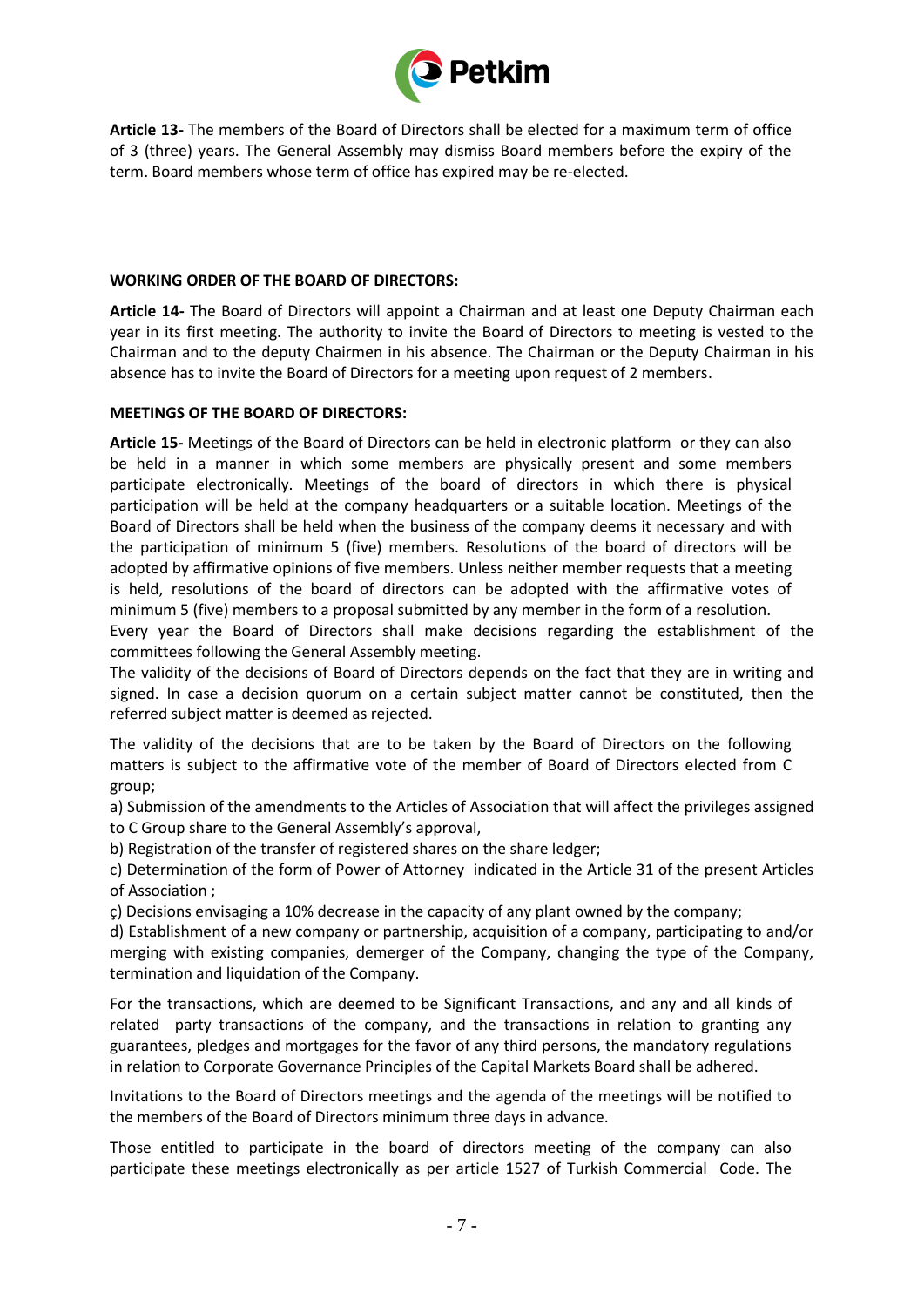

Company can set up an Electronic Meeting System that will provide the opportunity for beneficiaries to participate these meetings electronically in conformity with the provisions of the Notice about "Meetings other than General Assembly Meetings of Incorporations to be held electronically". During the meetings to be held, the system set up as per this provision or the system that will provide support services will be used in order for beneficiaries to exercise their rights written in the relevant regulations within the framework stated in the Notice .

The privileges of the C group may only be limited or abolished with an amendment to be duly made in the articles of association upon the decision of Higher Commission of Privatization or the competent authority at that date.

# **DUTIES AND AUTHORITIES OF THE MEMBERS OF THE BOARD OF DIRECTORS:**

**Article 16-** The Board of Directors of the Company is its body for representation and management. The Board of Directors shall carry out all duties for management and representation of the Company except for the authorities granted specifically for the General Meeting in its articles of Association and is vested with all the authority required for carrying out the duties.

The Board of Directors may, by issuing an internal directive, delegate all or part of its management and representation authorities to one or more of its members, a General Manager that is not a Board Member, one or more managers and it can also establish executive committees from among its members or externally in order to perform these duties and exercise the authorities. However, the Board of Directors may not delegate authority about matters referred to in article 375 of Turkish Commercial Code and for which there are C group concessions.

All information and document that the members of the Board of Directors will need when performing their duties will be submitted to them upon request for review.

## **REPRESENTATION AND BINDING OF THE COMPANY:**

**Article 17-** The authority of representation against third parties of the Company belongs to the Board of Directors. The Board of Directors may appoint all or part of these authorities to others. It is mandatory that at least one member of the Board of Directors is vested with the authority of representation. Any document to be issued by the company or a deed to be executed must be signed jointly with two signatory authorities of the company and their signature should be accompanied by the trade name of the company.

The transfer of the representational authority may not be valid unless a notarized copy of the decree defining the persons authorized **to represent and their representations is registered to the trade registry and announced. Limitation of the authority to represent does not bind third parties with**  good faith but registered and announced limitations shall be valid when the representational authority is specified for only the work of a center or a branch or for using it together.

## **REMUNERATION OF THE MEMBERS OF THE BOARD OF DIRECTORS:**

**Article 18-** Members of the Board of Directors will receive a monthly or annual remuneration or a certain remuneration for each meeting, to be determined in the General Assembly Meeting. In addition to this remuneration and allowances, premiums and bonuses can also be paid to the Members of the Board of Directors upon a resolution to be adopted in the General Assembly Meeting in that respect.

## **GENERAL MANAGER:**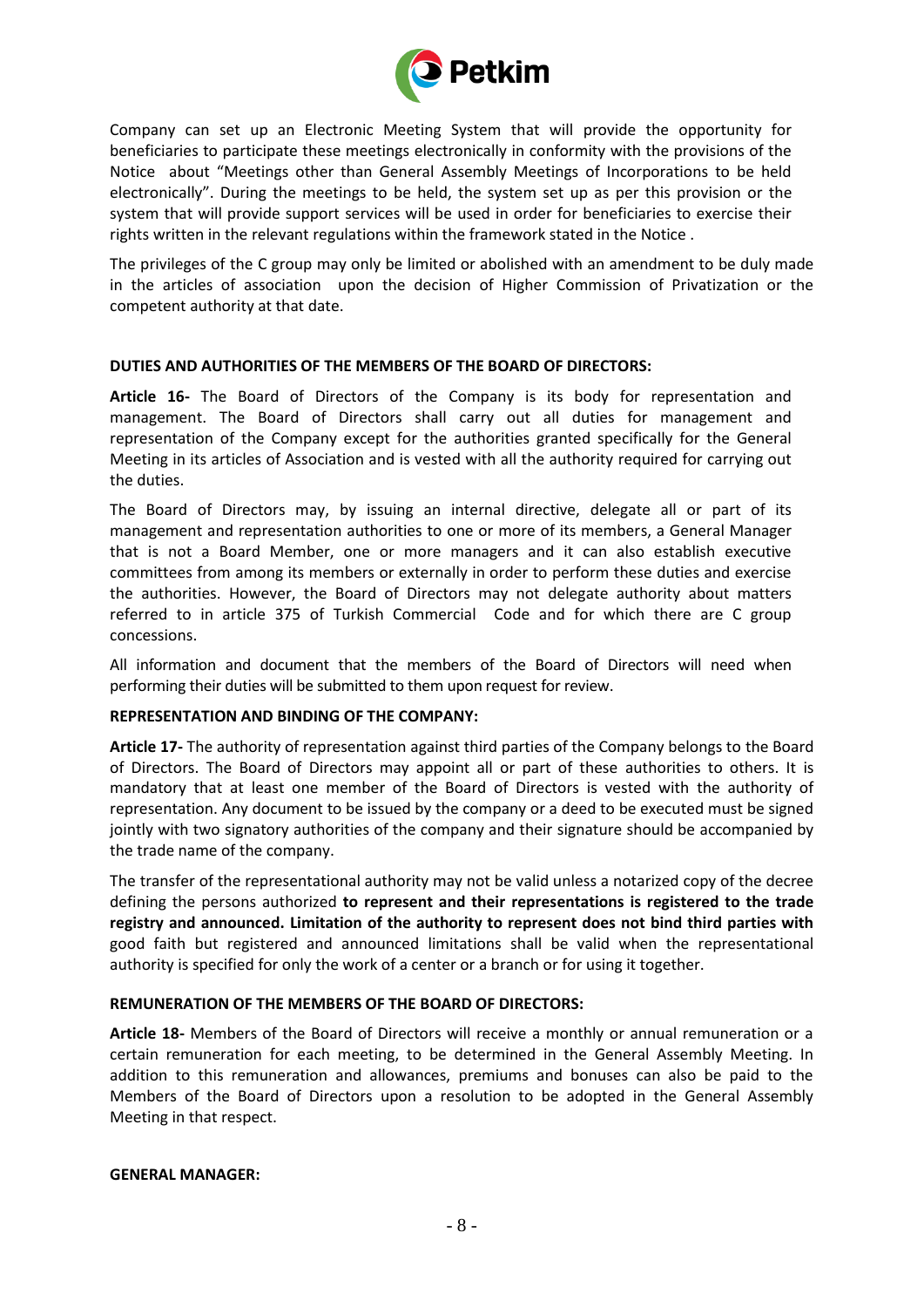

**Article 19-** General Manager shall be appointed by the Board of Directors who will be authorized to determine the salary and other working conditions of the General Manager.

## **DUTIES AND AUTHORITIES OF THE GENERAL MANAGER:**

**Article 20-** Duties and authorities of the General Manager are determined by the Board of Directors. General Manager is liable to show due diligence in performance of his/her duties, and shall be responsible from acts in contradiction therein with.

# **ORGANIZATIONAL STRUCTURE:**

**Article 21-** The organizational structure of the Company, employment conditions of the personnel, principles and procedures related to the remuneration shall be determined by the Board of Directors.

# **AUDITORS:**

**Article 22-** The Auditor will be elected by the General Assembly of the Company for each operating year. Following the election, the Board of Directors will immediately register the auditor to the Trade Registry and announce the matter in the Turkish Trade Registry Gazette and on the website of the Company.

# **PRINCIPLES REGARDING AUDITING OF THE COMPANY:**

**Article 23-** The provisions of articles between 397 and 406 of Turkish Commercial Code,the Capital Markets legislation and other relevant legislation will apply for auditing of the Company.

# **DUTIES, AUTHORITIES AND RESPONSIBILITIES OF THE AUDITORS:**

**Article 24- This article is removed from the articles of association.**

## **REMUNERATION OF THE AUDITORS:**

**Article 25- This article is removed from the articles of association.**

# **EXTERNAL AUDITING:**

**Article 26- This article is removed from the articles of association.**

## **GENERAL ASSEMBLY OF SHAREHOLDERS:**

**Article 27-** The meetings of the General Assembly of Shareholders are held as ordinary or extraordinary meetings. The ordinary meetings of the General Assembly are held at least once a year and within 3 (three) months after the end of the accounting period. The subjects of the agenda are discussed and decisions are taken regarding them during these meetings. Extraordinary General Assembly may be held at any time deemed necessary.

## **AUTHORITIES OF THE GENERAL ASSEMBLY:**

**Article 28-** The General Assembly is the decision making organ having the authorities stipulated in the Turkish Commercial Code and other laws pertaining thereto.

## **PLACE OF THE MEETINGS:**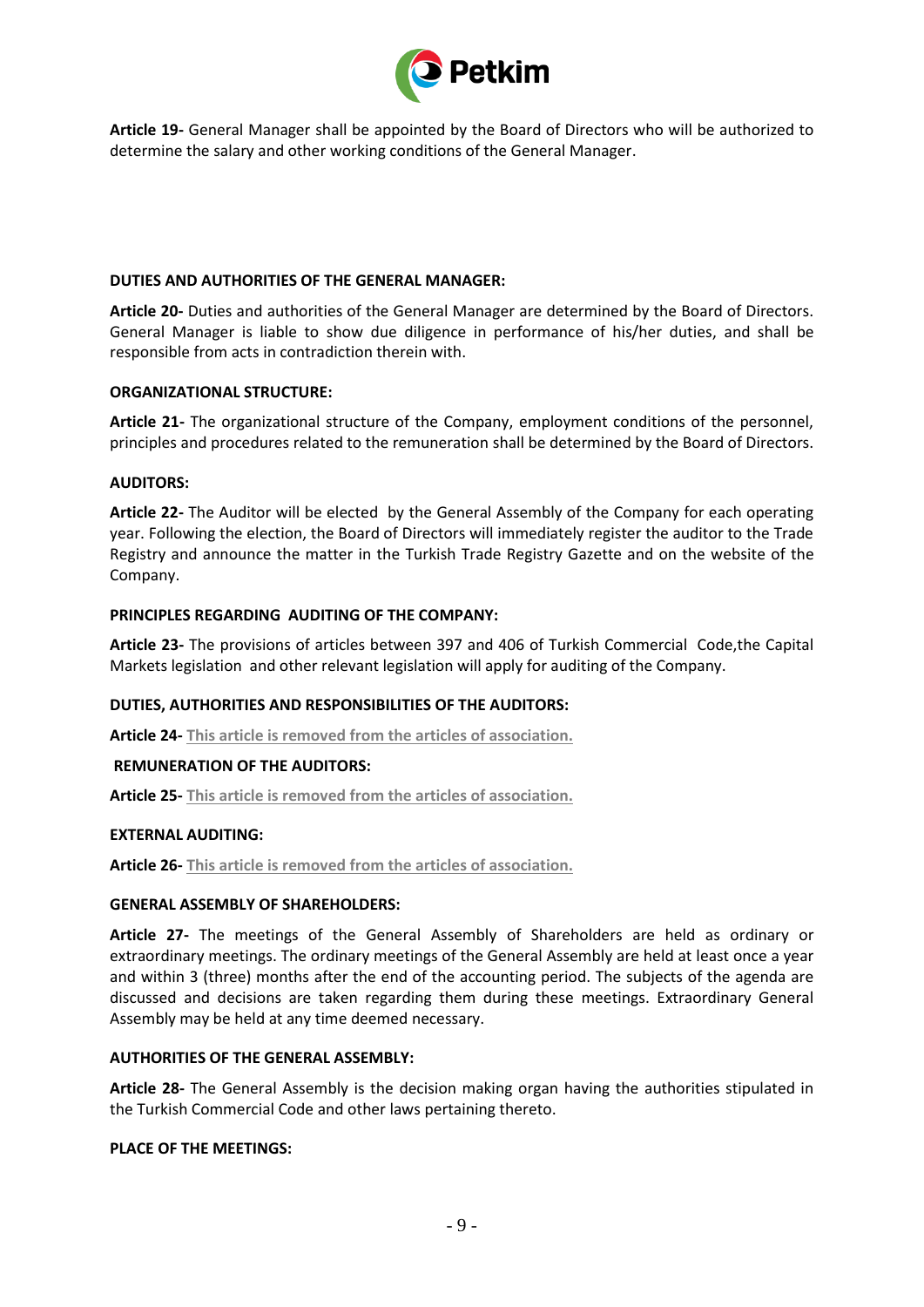

**Article 29-** The General Assembly convenes at administrational headquarter of the Company; in an appropriate place in the city where administrational headquarter is located; or in another place in the country provided that announcements shall be done in accordance with the legal procedures.

# **PARTICIPATION TO THE GENERAL ASSEMBLY MEETING IN ELECTRONIC PLATFORM:**

**Article 29/A-** Right owners granted with the right to participate in General Assembly Meetings can participate in these Meetings by electronic platform as well as per the provisions of article 1527 of Turkish Commercial Code. As per the provisions of the Regulation about "General Meetings To Be Held By Incorporations In Electronic Platform", the company can set up the electronic general assembly meeting system or purchase services from the systems established for this purpose, in order to be able to hold a general assembly meeting in electronic platform in which members can attend express their opinions, make proposals and cast votes. In all General Assembly Meetings to be held, as per the provisions of this article about articles of association , the right owners and their representatives will be entitled to exercise their rights referred to in the provisions of the regulation through the system to be installed.

## **INVITATION TO THE MEETINGS AND QUORUM:**

**Article 30-** Announcements for General Assembly meetings shall be made at least 3 (three) weeks before, except the announcement and meeting days, pursuant to Article 414 of the Turkish Commercial Code and the regulations of the Capital Markets Board in relation to corporate governance, in the Turkish Trade Registry gazette and on the web site of the Company by specifying the date, hour and place of the meeting. The Company does not have an obligation to send registered mails for the notification of the date of the meeting to the shareholders possessing company shares traded on the stock exchange. The agenda of the assembly should be attached to the Announcement. All issues required to be announced and all other notifications and explanations required to be made to the shareholders together with the general assembly meeting announcement as per the provisions of Capital Markets Law and relevant legislation shall be posted on the website of the Company. These points are announced in the Public Disclosure Platform and the related special case explanations are made.

The General Assembly gathers with the participation of the shareholders possessing at least one fourth of the company capital, except the circumstances requiring a higher quorum in accordance with the Turkish Commercial Code and these Articles of Association , the decisions are taken with the majority of the present votes.

In the event that the above mentioned quorum is not established in the first meeting, invitation will be made once again for General Assembly Meeting and the amount of capital represented in the second meeting will not be taken into consideration and the resolutions will be adopted by majority votes of the shares represented. The provisions of Turkish Commercial Code about meetings and quorum for meetings to be held for amendment of the articles of association shall be reserved. In the event that resolutions subject to approval of the member of the Board of Directors representing the C group require a resolution of the General Meeting, adoption of such resolutions shall be subject to the affirmative vote of the C group shareholder.

Provisions about special meeting of owners of concessionary shares and the quorum for those meetings shall be subject to the regulations of Turkish Commercial Code.

In the event that the transactions which are deemed to be Significant Transactions, and any and all kinds of related party transactions of the company, and the transactions in relation to granting any guarantees, pledges and mortgages for the favor of any third persons are submitted to the approval of the general assembly as per the mandatory regulations in relation to Corporate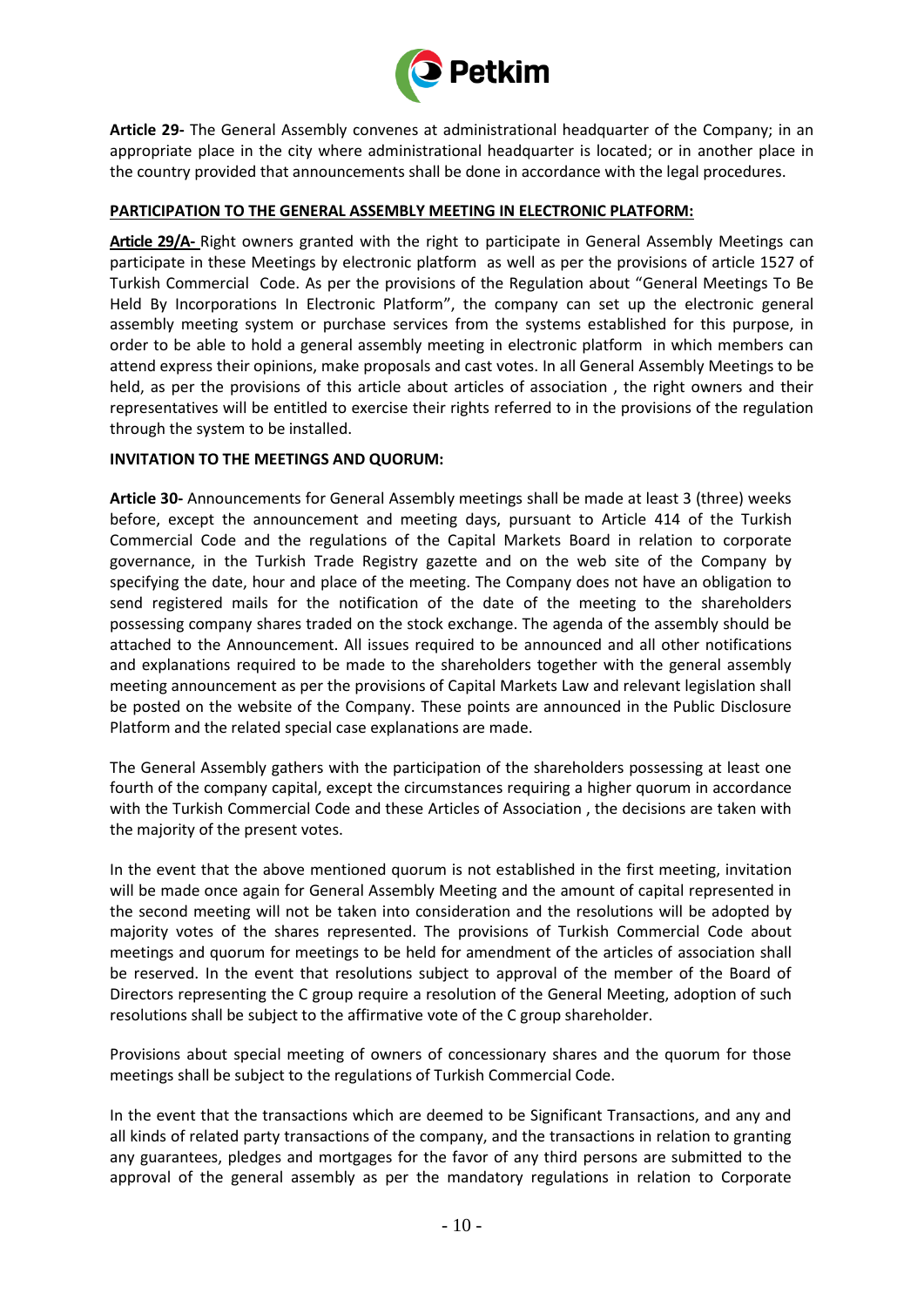

Governance Principles of the Capital Markets Board, general assembly meeting and decision quorums shall be determined in accordance with the regulations of the Capital Markets Board.

Shareholders representing minimum one twentieth of the capital of the company may request from the board of directors, by indicating the reasons and agenda, that an invitation is made for a general assembly meeting or if a general assembly meeting is already to be held, then the agenda items they wish to be discussed are included in the agenda of the meeting. In the event that the request of the shareholders for holding a general assembly meeting or adding new items to the agenda are refused by the Board of Directors or that the request is not responded in affirmative manner within 7 (seven) working days, the commercial court of first instance located in the place where the headquarters of the company is located can, upon request of the same shareholders rule that an invitation has been made for general assembly meeting.

It is mandatory that the managing directors and at least one member of the board of directors, the auditor and those that should furnish explanations about the agenda items are present in the general assembly meetings.

Unless otherwise is decided by the General Assembly, the meetings are held in a manner open to the relevant persons and press, however the participants of the meeting without obtaining an entry card with the capacity of shareholder or proxy do not have the right to talk and vote.

## **APPOINTMENT OF PROXY:**

**Article 31-** Shareholders can have themselves represented in the General Assembly Meetings by a proxy by means of issuance of a power of attorney. The proxy, in order to be able to participate in the General Meeting, should have submitted the power of attorney to the Company during the general meeting and before establishment of the presiding board. The Board of Directors will determine and announce the form of the power of attorneys within the framework of the regulations of the Capital Market Board. Provisions about appointment of the proxy electronically during general assembly meetings to be held in electronic platform are reserved.

The regulations in the Turkish Commercial Code and the Capital Markets regulation will apply for representation of shareholders.

## **VOTING RIGHT:**

**Article 32-** The voting rights of each shareholders in the General Assembly Meetings will be calculated by means of comparison of the total of the nominal value owned by the shareholder with the nominal value of the capital of the company.

Turkish Commercial Code, Capital Market Law and the related legislation provisions are complied with.

## **VOTING METHOD:**

**Article 33-** Shareholders physically present in the General Meetings will cast votes by means of raising hands. However, upon request of shareholders representing one tenth of the capital owned by the shareholders present and by approval of the General Meeting, secret voting can be adopted. Regulations of the Capital Market Board about the matter are reserved.

## **DISCUSSIONS IN THE GENERAL MEETING AND CHAIRMAN:**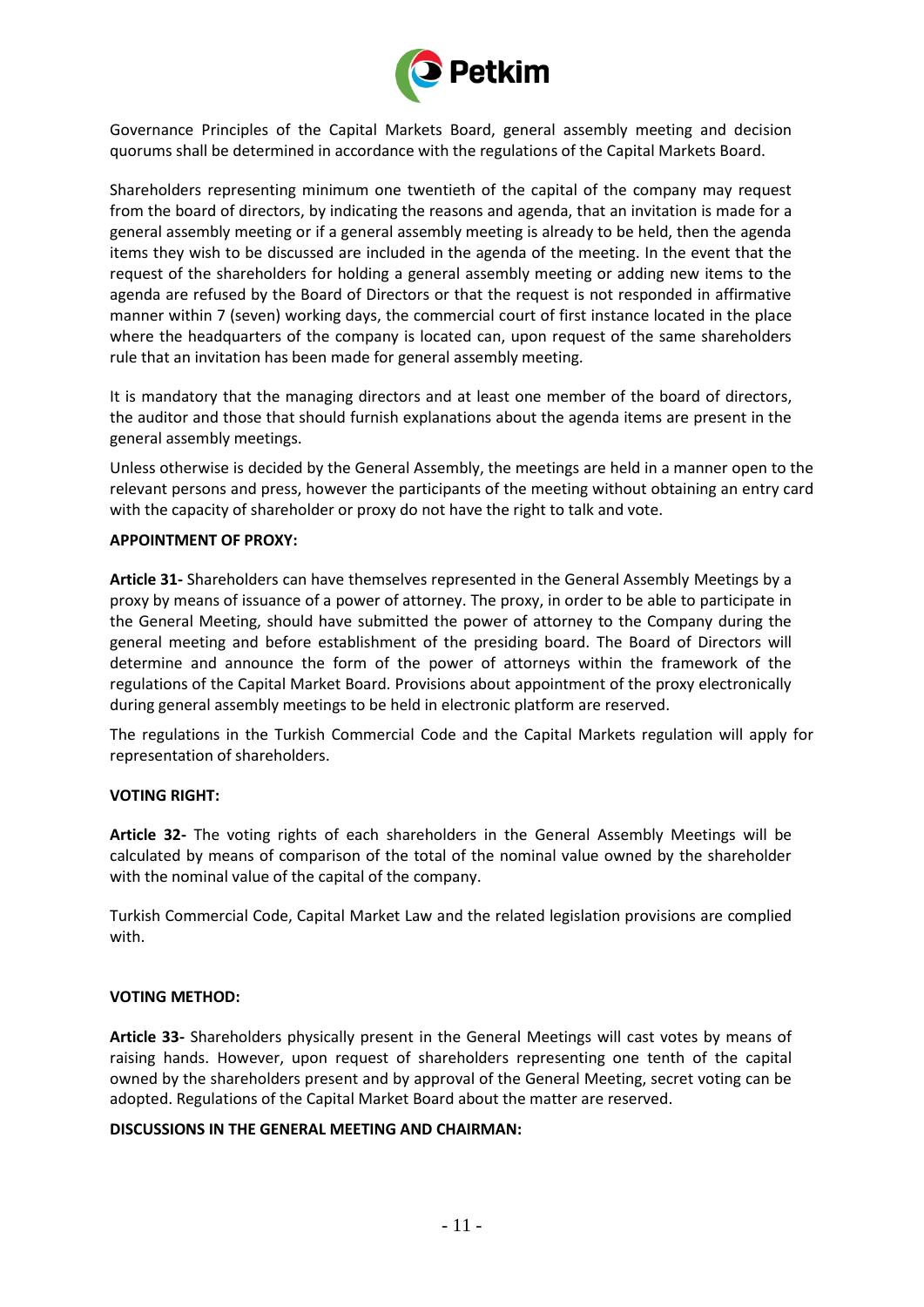

**Article 34-** Chairman, either one of the Deputy Chairmen or one of the Members of the Board of Directors will chair the general meetings in his/her absence of the Board of Directors.

The chairman of the General Meeting will constitute the presiding board by appointing the secretary of the meeting and the recorder of votes if finds necessary. The chairman will be responsible to provide that the meeting is held in conformity with the laws. Minutes of the general meeting will be signed by the presiding board and the Representative of the Ministry of Customs and Trade.

## **DOCUMENTS TO BE SENT:**

**Article 35- This article is removed from the articles of association.**

# **FISCAL YEAR:**

**Article 36-** The fiscal year of the Company starts on the first day of January and ends on the last day of December.

# **DETERMINATION OF THE PROFIT:**

**Article 37-** - The amount remaining after deducting all kinds of expenses acceptable within the framework of the regulations in effect will constitute the net profit of the company.

Legal reserves and taxes will be set aside from this net profit as per the provisions of article 38.An amount and rate to be determined by the Capital Market Board from the amount remaining will be divided to the shareholders as first dividend in the ratio of their shares. From the amount remaining, an amount not exceeding 0.1% of the total profit will be distributed to the members of the Board of Directors as profit share.

Unless a different resolution is adopted in the general meeting, the remaining profit will be distributed as second dividend in the ratio of their paid in capital shares.

Unless the legal reserves that need to be set aside as per the provisions of the laws in effect are set aside and unless first dividends are set aside for the shareholders as per the articles of association, no resolutions will be adopted for setting aside other legal reserves, to transfer profit to the following year, to distribute profit shares to the Members of the Board of Directors and officers, employees and workers.

The Board of Director can distribute dividend advance on condition that it has been authorized in that respect in the General Meeting, and that provisions of article 15 of the Capital Markets Law and the regulations of the Capital Market Board about the matter are reserved. The authority granted to the Board of Directors in the General Meeting to distribute dividend advance is limited with the year for which authority is given. No resolution can be adopted to grant additional advance dividend and/or distribute dividend unless the dividend advances of the previous year are offset fully.

Donations made within the year are taken into consideration when the first dividend base is determined.

Dividends are distributed in the distribution date, to all of the current shares in equal regardless of their issue and acquisition dates.

The distribution type and time of the profit to be distributed shall be decided by the General Assembly upon such offer by the Board of Directors.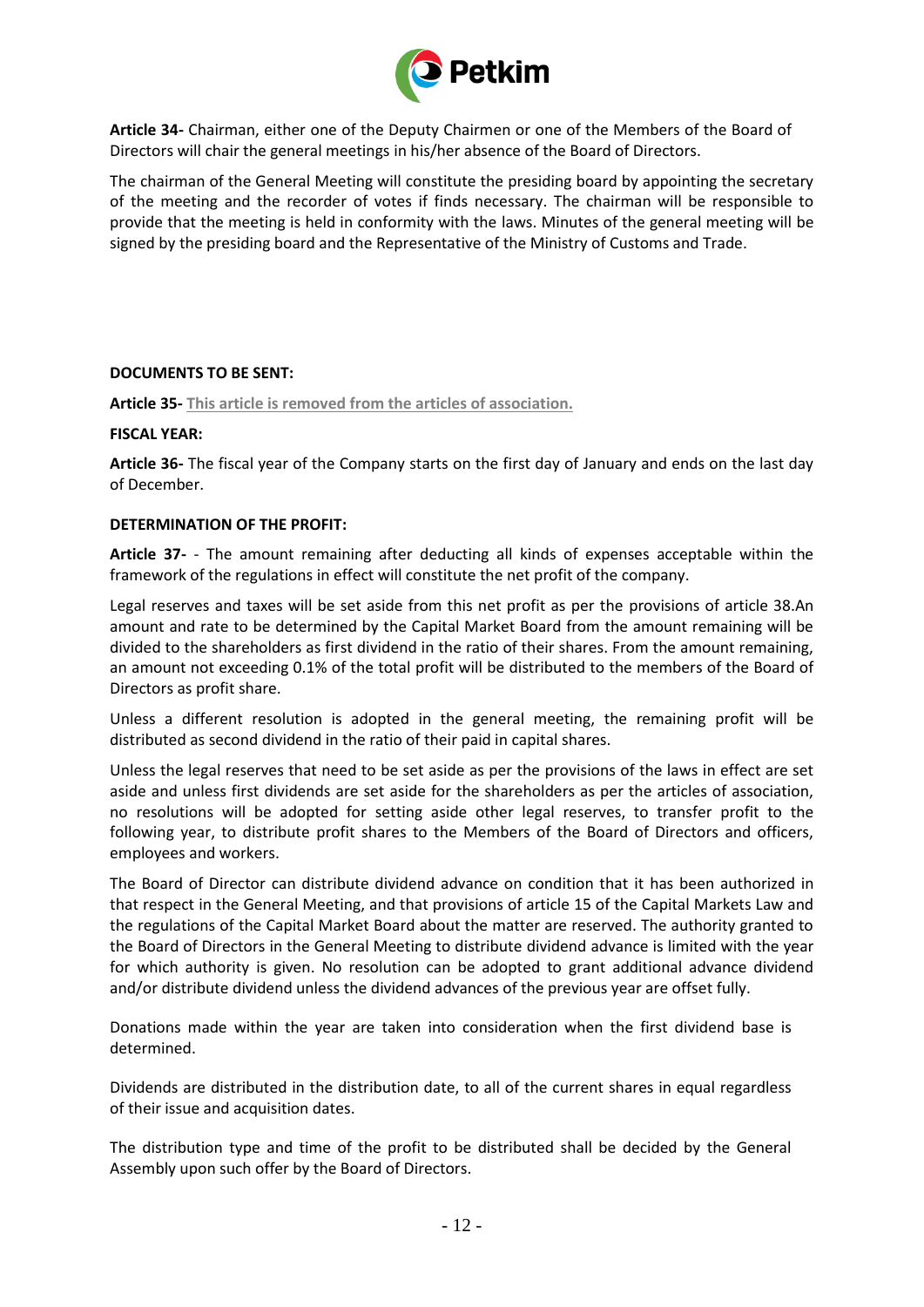

The decision of dividend distribution taken according to the provisions of this articles of association by the General Assembly may not be revoked.

### **LEGAL RESERVES:**

**Article 38-** The Company shall continue to set aside legal reserves in the ratio of 5% from its net profit until it reaches 20% of its issued capital. (The provisions of article 519 of Turkish Trade Code are reserved). In the event that legal serves fall below the level of 20% of the issued capital for any reason whatsoever, the company will continue to set aside legal reserves until it reaches that same amount.

### **TIME AND MANNER OF THE PAYMENT OF THE PROFIT:**

**Article 39-** The General Assembly determines the time and type of payments of profit by taking the communiqués of the Board of Capital Market.

### **EXCLUSIVE JURISDICTION:**

**Article 40-** The competent courts for the conflicts between the Company and the shareholders are the courts and execution offices of the city in which the company headquarter is located.

### **ANNOUNCEMENTS:**

**Article 41-** Announcements about the Company will be made on the Company website and in the Turkish Trade Registry Gazette under the conditions specified in the Turkish Commercial Code. The provisions of the laws and bulletins will apply for announcements that need to be made as per the provisions of the Capital Markets Law.

Financial statements and reports that the Capital Market Board stipulates to be drawn up and independent audit reports are publicly disclosed within the frame of the regulations by the Capital Market Board.

#### **COMPLIANCE WITH THE CORPORATE GOVERNANCE PRINCIPLES**

**Article 42 –** Corporate Governance Principles, implementation of which is prescribed to be mandatory by the Capital Markets Board, shall be adhered. Transactions, which are performed by not complying with the mandatory principles, and the board resolutions so adopted, shall be ineffective, and shall be deemed to be contrary to the Articles of Association.

The Company and the organs thereof, shall endeavor to act meticulously for complying with the Corporate Governance Principles, implementation of which are not prescribed as mandatory by the Capital Markets Board. However, if the mentioned principles are not practiced in full, then the grounds for such situation shall be stated within the annual report, and a disclosure in relation thereto shall be made.

#### **MERGER AND SPIN OFF**

**Article 43-** The Company has to obtain the prior approval of the Energy Market Regulatory Authority if the Company;

- a) wishes to merge with a license holder company;
- b) wishes to merge with a non-license holder company within the Company's structure or a license holder company's structure or
- c) wishes to spin off.